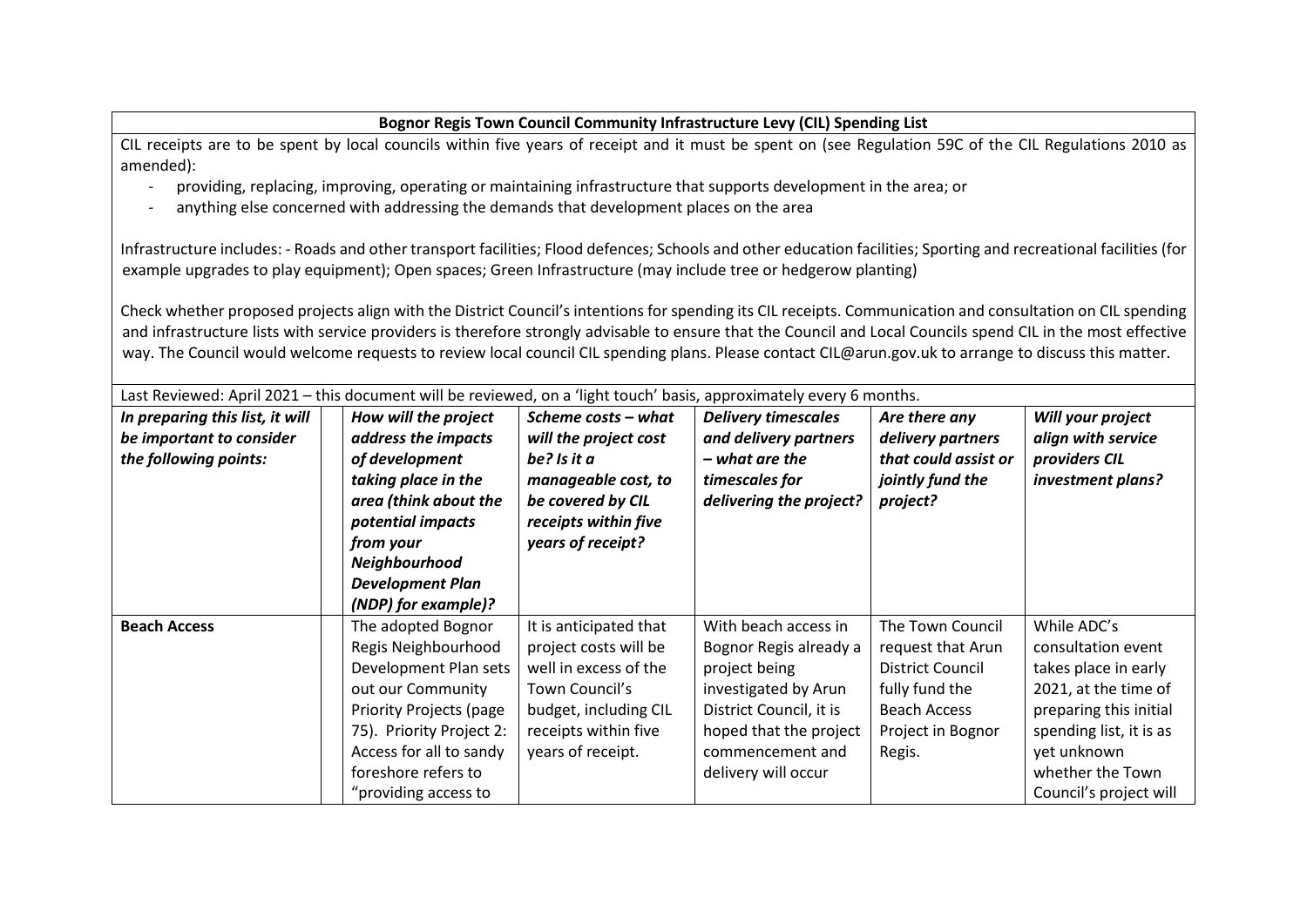|                                  | the sandy foreshore            | Whilst BRTC do not      | within the lifespan of | National Lottery | align with service      |
|----------------------------------|--------------------------------|-------------------------|------------------------|------------------|-------------------------|
|                                  | by building four small         | have information        | ADC's 2022-2025 IIP.   | Community Fund?  | providers CIL           |
|                                  | walkways/ramps                 | pertaining to the full  |                        |                  | investment plans.       |
|                                  | linking the promenade          | cost of this scheme, at |                        |                  |                         |
|                                  | to the sandy foreshore         | the time of creating    |                        |                  |                         |
|                                  | and rock pools in              | this list, it is        |                        |                  |                         |
|                                  | support of                     | understood that ADC     |                        |                  |                         |
|                                  | Neighbourhood                  | may have this           |                        |                  |                         |
|                                  | Development Plan               | information available   |                        |                  |                         |
|                                  | Vision, Objectives and         | as a result of their    |                        |                  |                         |
|                                  | Policies".                     | own investigations      |                        |                  |                         |
|                                  |                                | into delivering a       |                        |                  |                         |
|                                  |                                | similar scheme in       |                        |                  |                         |
|                                  |                                | achieving beach         |                        |                  |                         |
|                                  |                                | access for Bognor       |                        |                  |                         |
|                                  |                                | Regis.                  |                        |                  |                         |
| <b>Bognor Regis Town Council</b> | The adopted Bognor             | Scheme costs, as yet,   | Delivery timescales    | Visit Britain;   | While ADC's             |
| <b>Information</b><br>Boards,    | Regis Neighbourhood            | unknown but to be       | currently unknown      | Tourist Board;   | consultation event      |
| located around the local         | Development Plan sets          | investigated and        | until further          | WSCC;            | takes place in early    |
| area e.g. Railway Station        | out our Community              | included in the next    | investigation has been | National Rail;   | 2021, at the time of    |
|                                  | <b>Priority Projects (page</b> | review of this          | carried out and an     | Butlin's;        | preparing this initial  |
|                                  | 75). Priority Project 3:       | spending list. It is    | update provided in the | Heritage Board;  | spending list, it is as |
|                                  | <b>Station arrival</b>         | anticipated that        | next review of this    | BR BID;          | yet unknown             |
|                                  | experience refers to           | delivering this scheme  | spending list.         | Local attraction | whether the Town        |
|                                  | "working in                    | may be a manageable     |                        | providers?       | Council's project will  |
|                                  | partnership with               | cost for BRTC, to be    |                        |                  | align with service      |
|                                  | Network Rail to                | covered by CIL          |                        |                  | providers CIL           |
|                                  | introduce a step               | receipts within five    |                        |                  | investment plans        |
|                                  | change in the arrival          | years of receipt.       |                        |                  |                         |
|                                  | experience currently           |                         |                        |                  |                         |
|                                  | provided by the                |                         |                        |                  |                         |
|                                  | station and station            |                         |                        |                  |                         |
|                                  | surrounds in support           |                         |                        |                  |                         |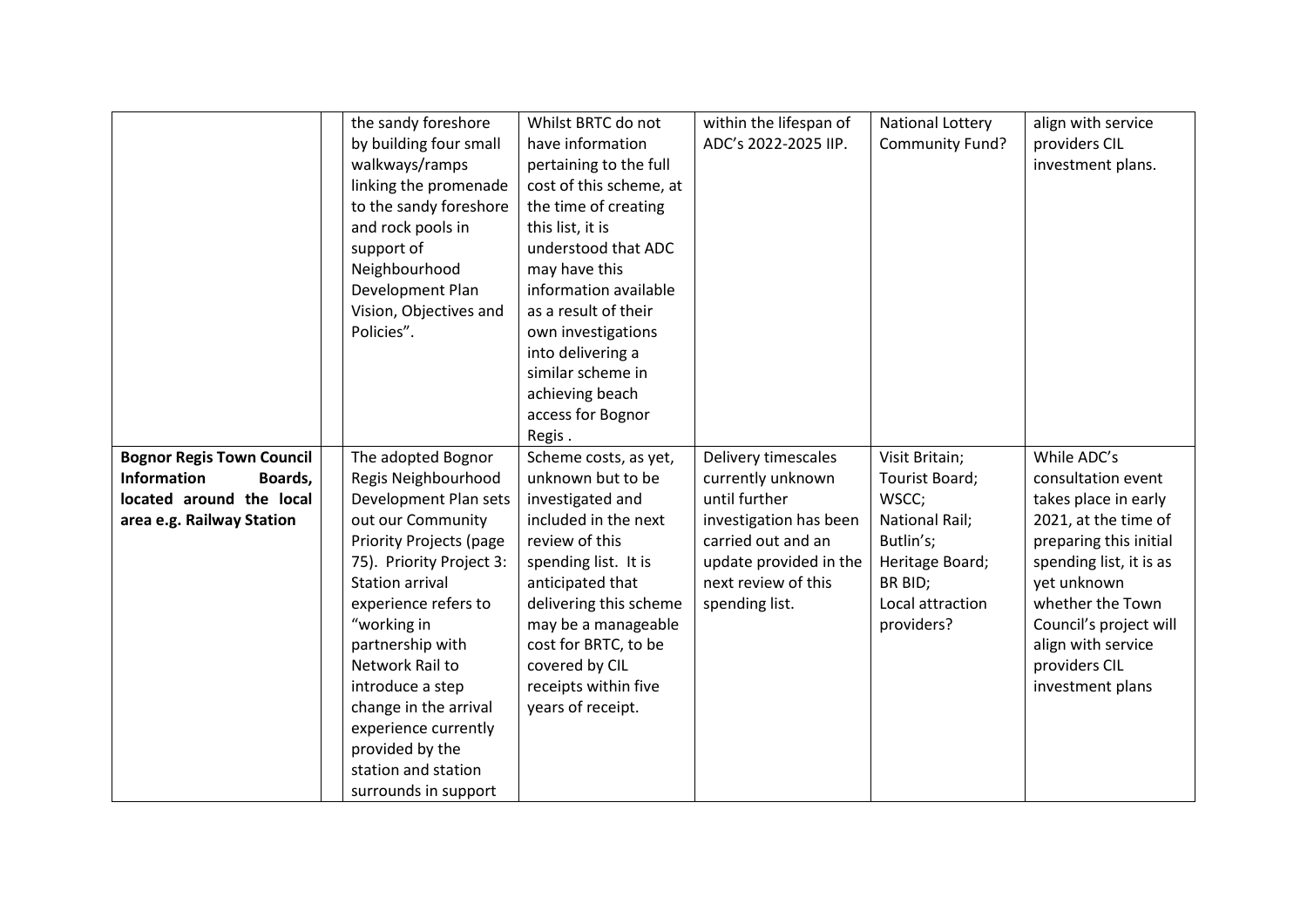| Plant a tree-lined avenue<br>entrance into Bognor Regis | of Neighbourhood<br>Development Plan<br>Vision, Objectives and<br>Policies".<br>The adopted Bognor<br>Regis Neighbourhood<br>Development Plan sets<br>out our Community<br><b>Priority Projects (page</b><br>75). Priority Project 4:<br>Public realm<br>improvements:<br>Esplanade, Gloucester<br>Road, Gateways refers<br>to "delivering a<br>coordinated<br>programme of public<br>realm improvements<br>along the esplanade,<br>Gloucester Road, key<br>gateways and | Estimated to be £5k -<br>£6k to cover the<br>purchase price of<br>tress/shrubs, labour<br>and sundries. It is<br>anticipated that<br>delivering this scheme<br>may be a manageable<br>cost for BRTC, to be<br>part-funded by CIL<br>receipts within five<br>years of receipt. | Delivery timescales<br>currently unknown<br>until further<br>investigation has been<br>carried out and an<br>update provided in the<br>next review of this<br>spending list. | <b>ADC Parks;</b><br>WSCC;<br><b>BRTC In Bloom;</b><br>Tree Wardens;<br><b>BR Community</b><br>Gardeners;<br><b>National Trust;</b><br>Biffa Award;<br>Spacehive;<br>Greenspace;<br>local business<br>sponsors;<br>Neighbouring<br>Parish Councils? | While ADC's<br>consultation event<br>takes place in early<br>2021, at the time of<br>preparing this initial<br>spending list, it is as<br>yet unknown<br>whether the Town<br>Council's project will<br>align with service<br>providers CIL<br>investment plans |
|---------------------------------------------------------|--------------------------------------------------------------------------------------------------------------------------------------------------------------------------------------------------------------------------------------------------------------------------------------------------------------------------------------------------------------------------------------------------------------------------------------------------------------------------|-------------------------------------------------------------------------------------------------------------------------------------------------------------------------------------------------------------------------------------------------------------------------------|------------------------------------------------------------------------------------------------------------------------------------------------------------------------------|-----------------------------------------------------------------------------------------------------------------------------------------------------------------------------------------------------------------------------------------------------|----------------------------------------------------------------------------------------------------------------------------------------------------------------------------------------------------------------------------------------------------------------|
|                                                         | identified cycle paths                                                                                                                                                                                                                                                                                                                                                                                                                                                   |                                                                                                                                                                                                                                                                               |                                                                                                                                                                              |                                                                                                                                                                                                                                                     |                                                                                                                                                                                                                                                                |
|                                                         | in support of<br>Neighbourhood                                                                                                                                                                                                                                                                                                                                                                                                                                           |                                                                                                                                                                                                                                                                               |                                                                                                                                                                              |                                                                                                                                                                                                                                                     |                                                                                                                                                                                                                                                                |
|                                                         | Development Plan<br>vision, Objectives and<br>policies".                                                                                                                                                                                                                                                                                                                                                                                                                 |                                                                                                                                                                                                                                                                               |                                                                                                                                                                              |                                                                                                                                                                                                                                                     |                                                                                                                                                                                                                                                                |
| Support shared space by                                 | The adopted Bognor                                                                                                                                                                                                                                                                                                                                                                                                                                                       | Scheme costs, as yet,                                                                                                                                                                                                                                                         | Delivery timescales                                                                                                                                                          | WSCC;                                                                                                                                                                                                                                               | While ADC's                                                                                                                                                                                                                                                    |
| the<br>Picturedrome                                     | Regis Neighbourhood                                                                                                                                                                                                                                                                                                                                                                                                                                                      | unknown but to be                                                                                                                                                                                                                                                             | currently unknown                                                                                                                                                            | ADC;                                                                                                                                                                                                                                                | consultation event                                                                                                                                                                                                                                             |
| cinema/Railway Station -                                | Development Plan sets                                                                                                                                                                                                                                                                                                                                                                                                                                                    | investigated and                                                                                                                                                                                                                                                              | until further                                                                                                                                                                | <b>National Rail;</b>                                                                                                                                                                                                                               | takes place in early                                                                                                                                                                                                                                           |
| remodel the<br>area<br>by                               | out our Community                                                                                                                                                                                                                                                                                                                                                                                                                                                        | included in the next                                                                                                                                                                                                                                                          | investigation has been                                                                                                                                                       | National Lottery                                                                                                                                                                                                                                    | 2021, at the time of                                                                                                                                                                                                                                           |
| the<br>removing                                         | <b>Priority Projects (page</b>                                                                                                                                                                                                                                                                                                                                                                                                                                           | review of this                                                                                                                                                                                                                                                                | carried out and an                                                                                                                                                           | <b>Community Fund</b>                                                                                                                                                                                                                               | preparing this initial                                                                                                                                                                                                                                         |
| lights/planters and form                                | 75). Priority Project 3:                                                                                                                                                                                                                                                                                                                                                                                                                                                 | spending list. It is                                                                                                                                                                                                                                                          | update provided in the                                                                                                                                                       | Award;                                                                                                                                                                                                                                              | spending list, it is as                                                                                                                                                                                                                                        |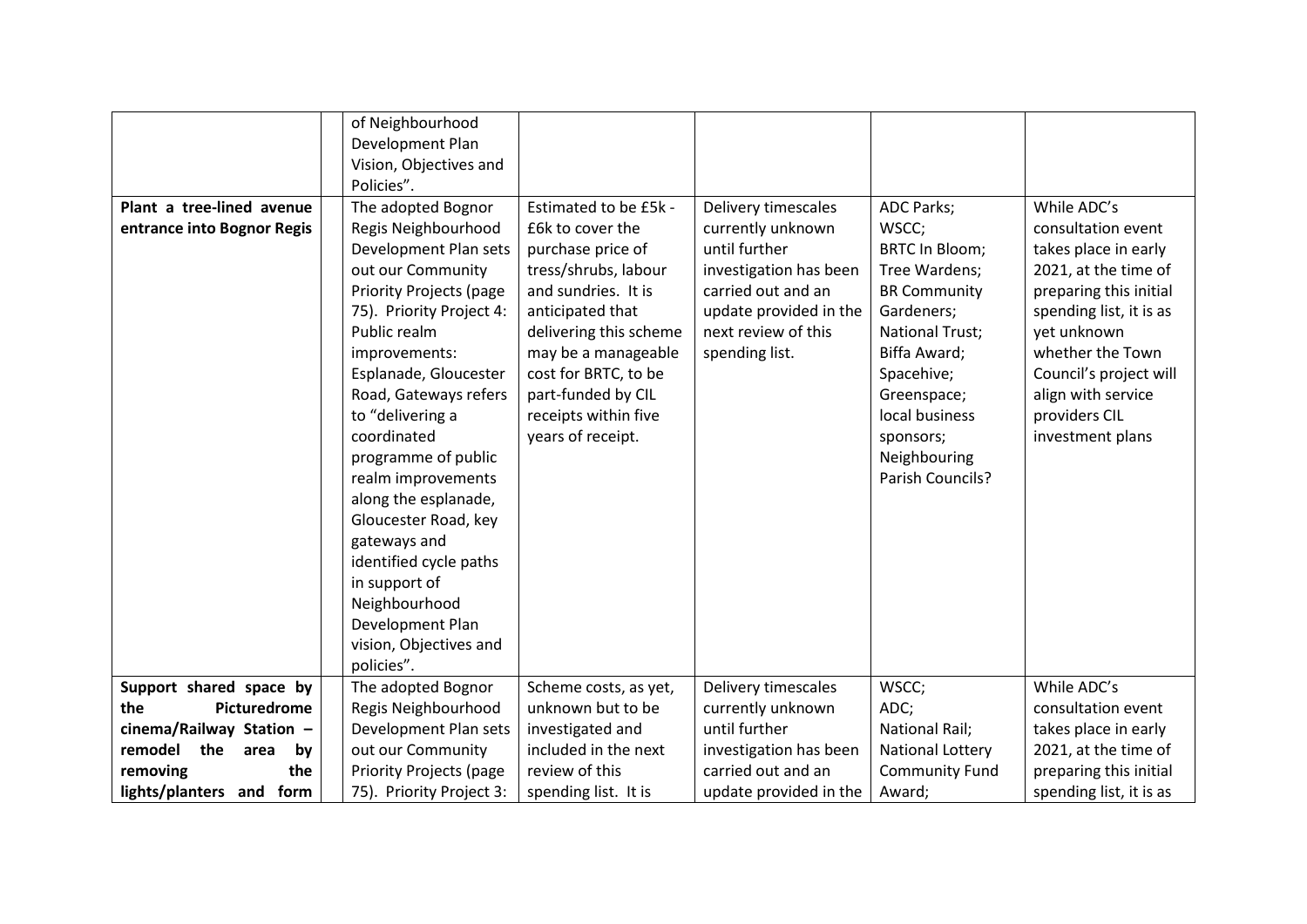| activity<br>space/square            | <b>Station arrival</b>         | anticipated that       | next review of this    | Spacehive;               | yet unknown             |
|-------------------------------------|--------------------------------|------------------------|------------------------|--------------------------|-------------------------|
| outside of the Station              | experience refers to           | delivering this scheme | spending list.         | <b>SUEZ Communities</b>  | whether the Town        |
|                                     | "working in                    | may be a manageable    |                        | Trust?                   | Council's project will  |
|                                     | partnership with               | cost for BRTC, to be   |                        |                          | align with service      |
|                                     | Network Rail to                | covered by CIL         |                        |                          | providers CIL           |
|                                     | introduce a step               | receipts within five   |                        |                          | investment plans        |
|                                     | change in the arrival          | years of receipt.      |                        |                          |                         |
|                                     | experience currently           |                        |                        |                          |                         |
|                                     | provided by the                |                        |                        |                          |                         |
|                                     | station and station            |                        |                        |                          |                         |
|                                     | surrounds in support           |                        |                        |                          |                         |
|                                     | of Neighbourhood               |                        |                        |                          |                         |
|                                     | Development Plan               |                        |                        |                          |                         |
|                                     | Vision, Objectives and         |                        |                        |                          |                         |
|                                     | Policies".                     |                        |                        |                          |                         |
| <b>Electric charging points for</b> | <b>Bognor Regis Town</b>       | Scheme costs, as yet,  | Delivery timescales    | WSCC;                    | While ADC's             |
| cars (possibly in Aldwick           | Council declared itself        | unknown but to be      | currently unknown      | ADC;                     | consultation event      |
| Road area)                          | a Council of Climate           | investigated and       | until further          | Electric Car             | takes place in early    |
|                                     | Emergency on 4 <sup>th</sup>   | included in the next   | investigation has been | Chargers UK;             | 2021, at the time of    |
|                                     | November 2019.                 | review of this         | carried out and an     | EDF;                     | preparing this initial  |
|                                     |                                | spending list. It is   | update provided in the | <b>Energy Saving</b>     | spending list, it is as |
|                                     |                                | anticipated that       | next review of this    | Trust;                   | yet unknown             |
|                                     |                                | delivering this scheme | spending list.         | <b>DEFRA Air Quality</b> | whether the Town        |
|                                     |                                | may be a manageable    |                        | Grant Programme;         | Council's project will  |
|                                     |                                | cost for BRTC, to be   |                        | On-Street                | align with service      |
|                                     |                                | covered by CIL         |                        | Residential              | providers CIL           |
|                                     |                                | receipts within five   |                        | <b>Charging Point</b>    | investment plans        |
|                                     |                                | years of receipt.      |                        | Scheme?                  |                         |
| Secure cycle racks/stands           | The adopted Bognor             | Scheme costs, as yet,  | Delivery timescales    | <b>SUEZ Communities</b>  | While ADC's             |
|                                     | Regis Neighbourhood            | unknown but to be      | currently unknown      | Trust;                   | consultation event      |
|                                     | Development Plan sets          | investigated and       | until further          | WSCC;                    | takes place in early    |
|                                     | out our Community              | included in the next   | investigation has been | ADC;                     | 2021, at the time of    |
|                                     | <b>Priority Projects (page</b> | review of this         | carried out and an     | BR BID;                  | preparing this initial  |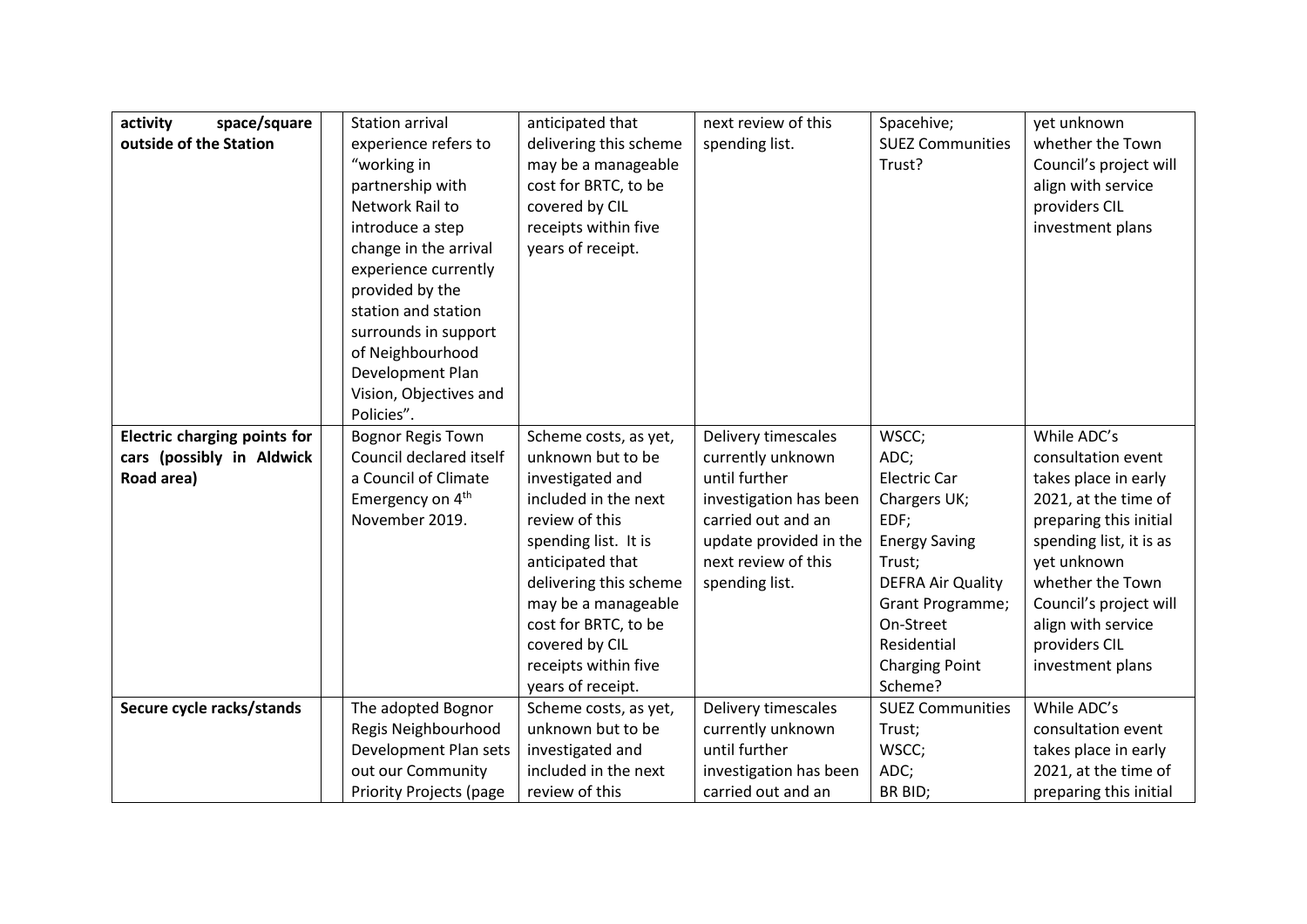|                          | 75). Priority Project 4:       | spending list. It is   | update provided in the    | <b>Biffa Grants;</b>    | spending list, it is as |
|--------------------------|--------------------------------|------------------------|---------------------------|-------------------------|-------------------------|
|                          | Public realm                   | anticipated that       | next review of this       | Highways England?       | yet unknown             |
|                          | improvements:                  | delivering this scheme | spending list.            |                         | whether the Town        |
|                          | Esplanade, Gloucester          | may be a manageable    |                           |                         | Council's project will  |
|                          | Road, Gateways refers          | cost for BRTC, to be   |                           |                         | align with service      |
|                          | to "delivering a               | covered by CIL         |                           |                         | providers CIL           |
|                          | coordinated                    | receipts within five   |                           |                         | investment plans        |
|                          | programme of public            | years of receipt.      |                           |                         |                         |
|                          | realm improvements             | Purchase price of      |                           |                         |                         |
|                          | along the esplanade,           | single standard bike   |                           |                         |                         |
|                          | Gloucester Road, key           | loops start from       |                           |                         |                         |
|                          | gateways and                   | approx. £160 each      |                           |                         |                         |
|                          | identified cycle paths         | (excl. VAT).           |                           |                         |                         |
|                          | in support of                  |                        |                           |                         |                         |
|                          | Neighbourhood                  |                        |                           |                         |                         |
|                          | Development Plan               |                        |                           |                         |                         |
|                          | vision, Objectives and         |                        |                           |                         |                         |
|                          | policies".                     |                        |                           |                         |                         |
| 'Boris bike' type scheme | The adopted Bognor             | Scheme costs, as yet,  | Delivery timescales       | <b>SUEZ Communities</b> | While ADC's             |
|                          | Regis Neighbourhood            | unknown but to be      | currently unknown         | Trust;                  | consultation event      |
|                          | Development Plan sets          | investigated and       | until further             | People's Postcode       | takes place in early    |
|                          | out our Community              | included in the next   | investigation has been    | Lottery Trust;          | 2021, at the time of    |
|                          | <b>Priority Projects (page</b> | review of this         | carried out and an        | The Big Lottery;        | preparing this initial  |
|                          | 75). Priority Project 4:       | spending list. It is   | update provided in the    | WSCC;                   | spending list, it is as |
|                          | Public realm                   | anticipated that       | next review of this       | ADC Leisure?            | yet unknown             |
|                          | improvements:                  | delivering this scheme | spending list.            |                         | whether the Town        |
|                          | Esplanade, Gloucester          | may be a manageable    | <b>Estimated delivery</b> |                         | Council's project will  |
|                          | Road, Gateways refers          | cost for BRTC, to be   | time $1 - 2$ years.       |                         | align with service      |
|                          | to "delivering a               | covered by CIL         |                           |                         | providers CIL           |
|                          | coordinated                    | receipts within five   |                           |                         | investment plans        |
|                          | programme of public            | years of receipt.      |                           |                         |                         |
|                          | realm improvements             | Estimated capital cost |                           |                         |                         |
|                          | along the esplanade,           | of £1,700 per bike.    |                           |                         |                         |